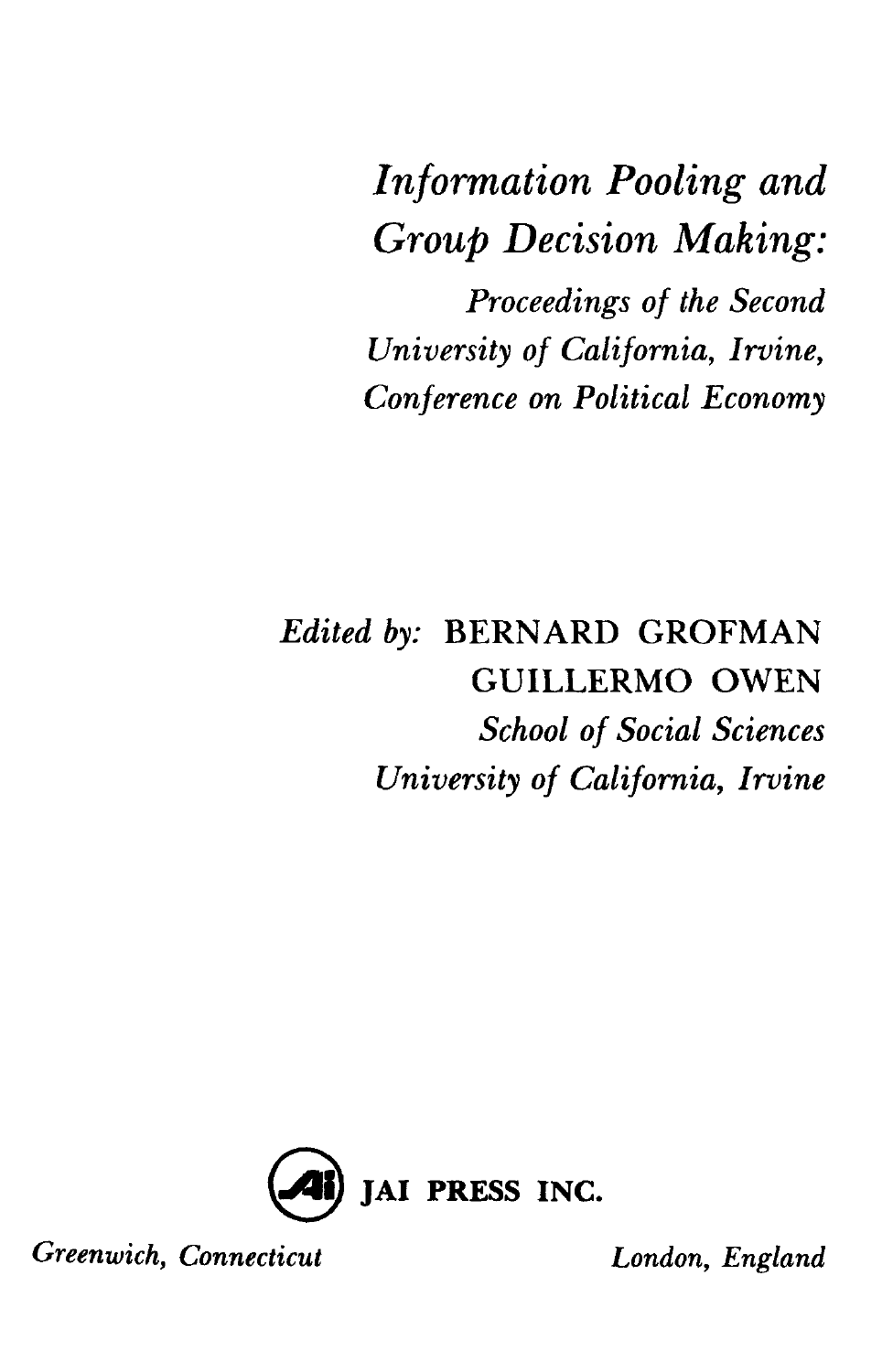## **CONTENTS**

| Acknowledgments                                                         | 1X             |
|-------------------------------------------------------------------------|----------------|
| Preface                                                                 | $\mathbf{x}$ i |
| <b>PART I. INFORMATION POOLING</b><br>AND INDIVIDUAL JUDGMENT           |                |
| REVIEW ESSAY: COGNITIVE<br>PSYCHOLOGY AND INDIVIDUAL<br>DECISION MAKING |                |
| William H. Batchelder                                                   | 3              |
| SOME ALTERNATIVES TO BAYES'S<br><b>RULE</b>                             |                |
| Persi Diaconis and Sandy Zabell                                         | 25             |
| UPDATING SUBJECTIVE PROBABILITY<br>David A. Schum                       | 39             |
| PART II. GROUP PROBABILITY<br><b>AND UTILITY</b>                        |                |
| <b>REVIEW ESSAY: BAYESIAN GROUP</b><br><b>DECISION THEORY</b>           |                |
| Robert F. Bordley                                                       | 49             |
| TWO CRITICISMS OF BAYESIAN<br><b>GROUP DECISION THEORY</b>              |                |
| Rakesh K. Sarin                                                         | 69             |
| INFORMATION POOLING AS THE<br>COMPOSITION OF INQUIRY SYSTEMS            | 73             |
| N. C. Dalkey                                                            |                |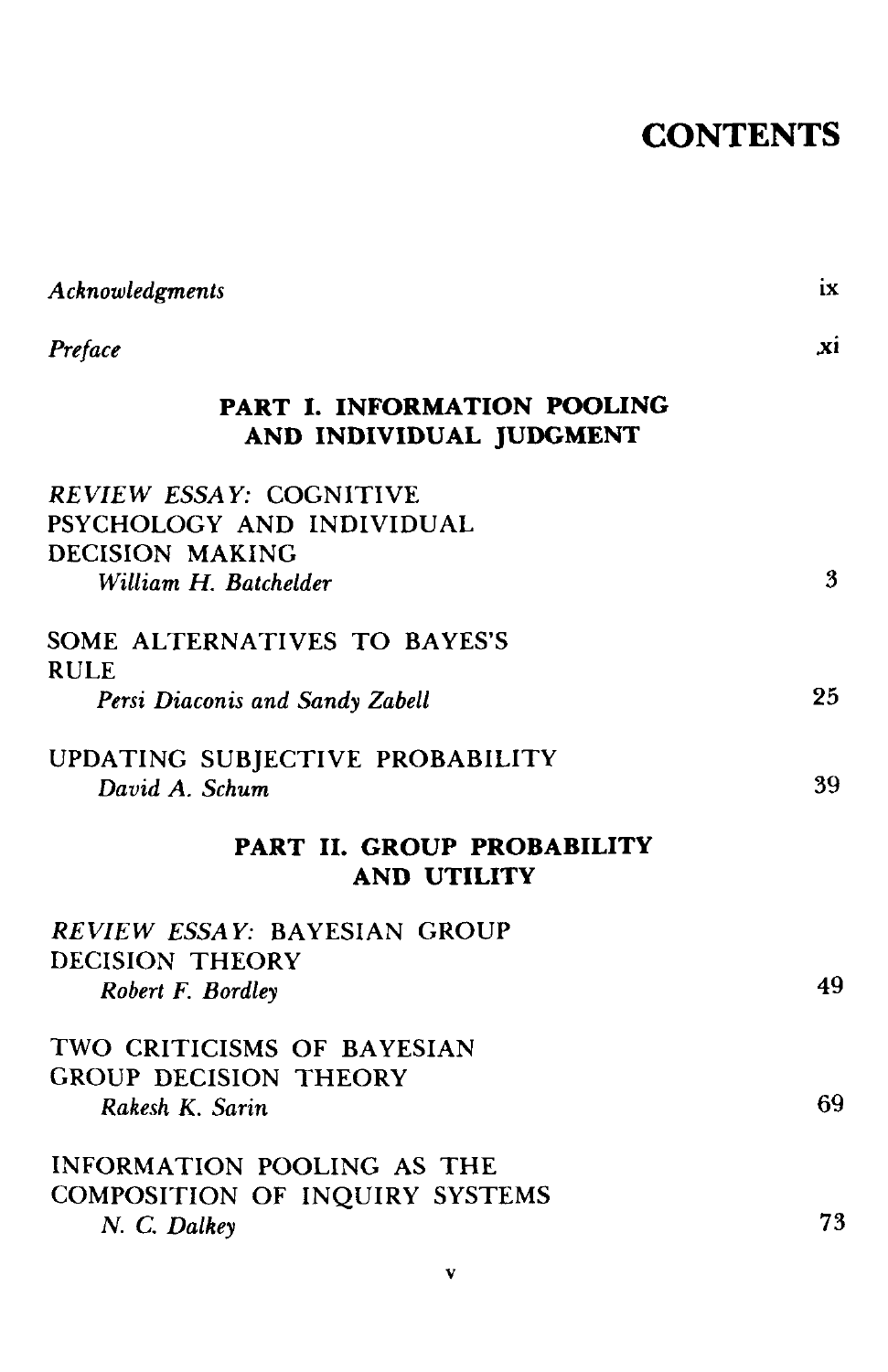vi CONTENTS

| PART III. INFORMATION POOLING<br>AND GROUP JUDGMENT          |     |
|--------------------------------------------------------------|-----|
| REVIEW ESSAY: CONDORCET MODELS,                              |     |
| AVENUES FOR FUTURE RESEARCH                                  |     |
| Bernard Grofman and Guillermo Owen                           | 93  |
| THE STATISTICAL ANALYSIS OF A                                |     |
| <b>GENERAL CONDORCET MODEL FOR</b>                           |     |
| DICHOTOMOUS CHOICE SITUATIONS                                |     |
| William H. Batchelder and                                    |     |
| A. Kimball Romney                                            | 103 |
| OPTIMAL RANKING AND CHOICE                                   |     |
| FROM PAIRWISE COMPARISONS                                    |     |
| H. P. Young                                                  | 113 |
| OPTIMAL DECISION MAKING UNDER                                |     |
| DICHOTOMOUS CHOICE: THE BASIC                                |     |
| RESULT AND SOME GENERALIZATIONS                              |     |
| Shmuel Nitzan and Jacob Paroush                              | 123 |
| PART IV. GROUP DECISION<br><b>MAKING IN APPLIED SETTINGS</b> |     |
| REVIEW ESSAY: EXPERIMENTAL                                   |     |
| EVIDENCE ON GROUP ACCURACY                                   |     |
| <b>Reid Hastie</b>                                           | 129 |
| INFORMATION POOLING AND GROUP                                |     |
| DECISIONS IN NONEXPERIMENTAL                                 |     |
| <b>SETTINGS</b>                                              |     |
| William H. Panning                                           | 159 |
|                                                              |     |
| DETERMINING OPTIMAL WEIGHTS                                  |     |
| FOR EXPERT JUDGMENT                                          |     |
| Bernard Grofman and Scott L. Feld                            | 167 |
| INFORMATION, ELECTORATES, AND                                |     |
| DEMOCRACY: SOME EXTENSIONS AND                               |     |
| <b>INTERPRETATIONS OF THE</b>                                |     |
| CONDORCET JURY THEOREM<br>Nicholas R. Miller                 |     |